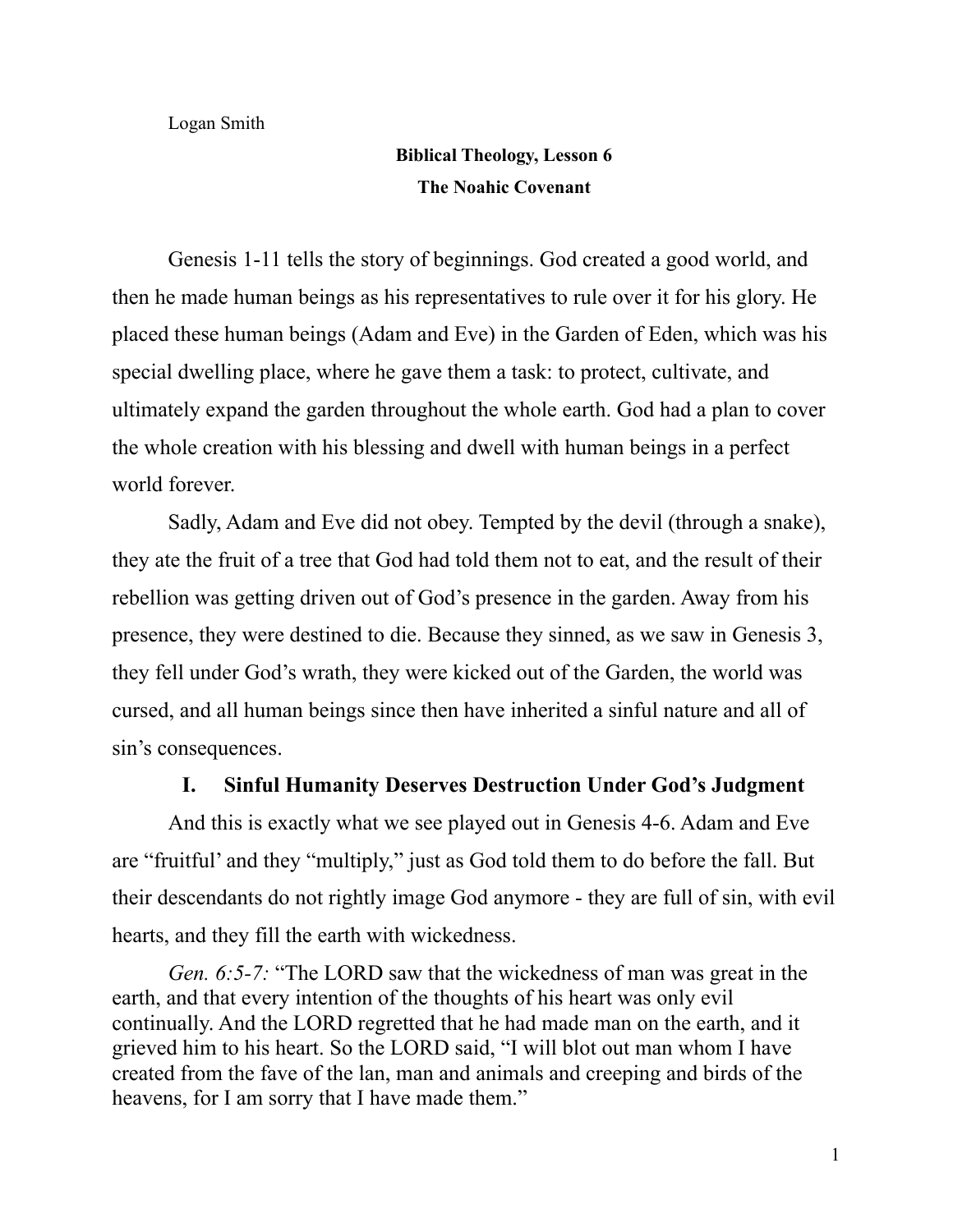Mankind was made in the image of GOd and spread out over the earth. But instead of filling the earth with a representation of God, with His glory and blessing, the earth was instead filled with sin and wickedness. Humanity lived in rebellion against God, living in sin and all of it's consequences; after the fall, humanity lives under God's wrath. God is a good, just, and holy God. We are wicked and sinful. SO the right response from a holy and just God is to bring *judtgment and destruction on the wicked.* Now, we might instinctively recoil against the thought of God pouring out wrath and destruction on all humanity. But if we stop and think about it for a second, all of us intuitively know that *it is good* for wickedness to be dealt with in just judgment. My son is only four years old, yet he already knows that it would be wrong for the bad guy to win and get away with doing bad things; he knows that a good story is one where the good guy, the hero, wins and saves the day, by defeating the bad guy. This principle is true: for real salvation from bad things to come, there has to be judgment and justice done to the wicked.

And so, this is exactly what God did. He sent a flood over the whole earth, to wipe out wicked humanity from the face of the earth, even to wipe out fallen animals and creatures, since they too have been corrupted by the fall (after all, lions and bears didn't eat people or other animals before the Fall). God was cleansing the world, bringing about justice, and making things right.

But God did not give up on humanity or his creation. Even in the midst of judgment, *God showed mercy on humanity.*

## **II. God's Covenant with Sinful Humanity Restored Through Noah**

As we saw last week, in Genesis 3:15, right after the Fall, God made a promise that one day, he would send an offspring of humanity to take on the snake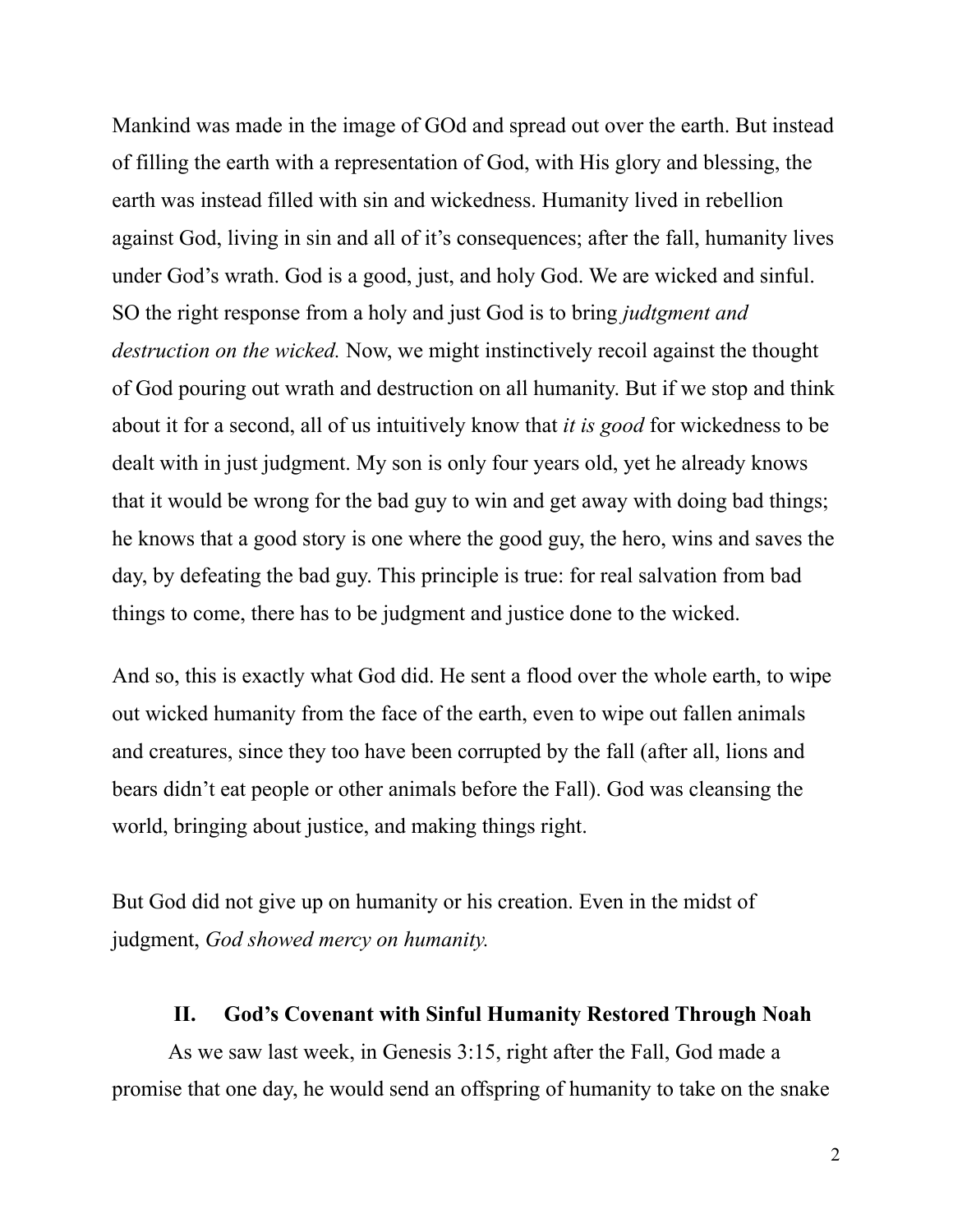(the devil) and defeat him, removing his power from humanity and establishing human beings as rulers in his creation again. The rest of the Bible shows how God has fulfilled that promise. And so I said last time that we can track with that story in Genesis by looking for the promised "offspring" who would come from Adam and Eve - one who would be a second and better Adam. And the genealogy of Adam and Eve, in Genesis 5, helps us track that, and leads us to a man named Noah.

Then, right after GOd's declaration of judgment against wicked humanity that we just read, we then see in Gen. 6:8, "But Noah found favor in the eyes of the LORD." Noah "walked with God" (Gen.6:9). Even though he was a sinner like everyone else, he still loved and worshipped GOd; he trusted God and wanted to obey Him. And God spared Noah and his family from the flood of God's wrath against humanity.

Noah and his sons build a giant boat - Noah's Ark - just as God tells him to. Then, in Gen. 7, God's promised judgment comes - He sends a flood over the whole earth, wiping out sinful humanity. Yet, God's promise of salvation for Noah and His family holds true - they are safe and sound in the boat, along with two of every kind of animal!

What we see here is that GOd *shows mercy* on sinful humanity and His fallen creation. He didn't have to spare them. It's not like Noah and his family were sinless - they deserved God's wrath too. But God *showed mercy,* out of His grace. HEre we see God's heart: holy and just, and at the exact same time, full of love, mercy, and grace. These things are not contradictory.

And we see this culminating in GOd's covenant that he makes with all of humanity through Noah, the new head of humanity, after the flood subsides. *Gen. 8:20-* The LORD said, "'I will never again curse the ground because of man, for the intention of man's heart is evil from his youth. Neither will I ever again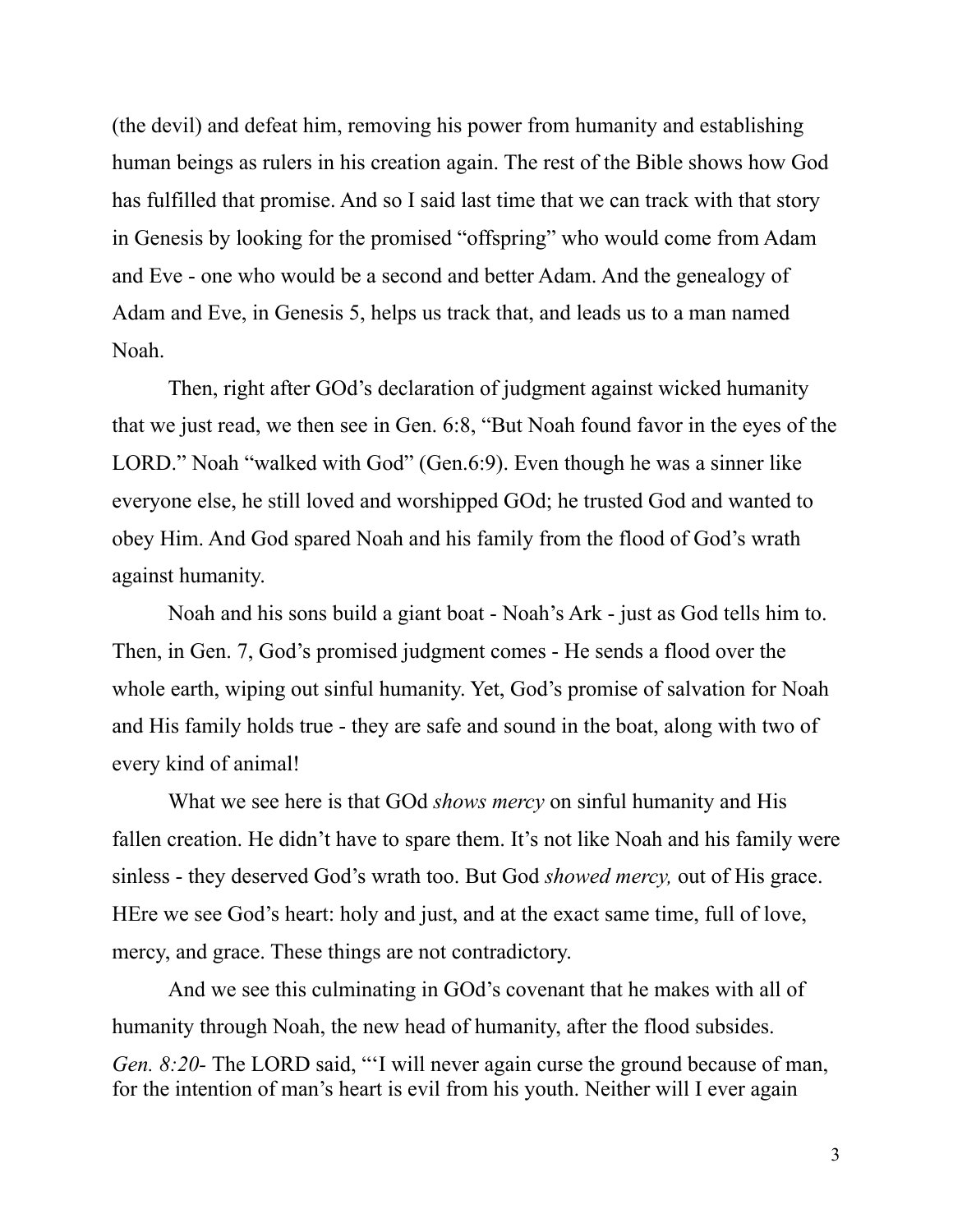strike down every living creature as I have done. While the earth remains, seedtime and harvest, cold and heat, summer and winter, day and night, shall not cease.'

In other words, God is promising that, even though humanity deserves to be wiped out completely, He will show mercy, and allow sinful humanity to continue living on this earth. THis doesn't mean we live forever; nor does it mean that there won't be a judgment day. But it *does* mean that the very fact that we are still living on this earth, despite the wickedness and evil and suffering that humanity has produced over thousands of years, is *evidence of God's mercy.*

God promises his mercy in allowing sinful humanity to continue to live by *making a covenant* with Noah. *Gen. 9:9-11,* "Behold, I establish my covenant with you and your offspring after you, and with every living creature that is with you, the birds and the livestock and every beast of the earth… I establish my covenant with you, that never again shall all flesh be cut off by the waters of the flood, and never again shall there be a flood to destroy the earth." God gives us the *rainbow* as a sign of his covenant with humanity in verses 12-17.

This is the first time we see the word "covenant" used in scripture. But as we talked about a few weeks ago, we see the idea of a covenant of works established between God and humanity in Genesis 1-2. Even though Adam and Eve broke God's covenant, here God is restoring a covenant with humanity. Only this time is different; humanity is still fallen, they aren't God's special people in the same way, they don't live in paradise in God's place, and they aren't promised eternal life. They do, however, get to keep living in this world, despite sin. And this covenant isn't based on what humanity does; it's based on God's promise, making it unconditional. So we don't live under the covenant of works anymore, and do not rightly image God in our sinful humanity, and yet, *we still are in the image of God,* even in our brokeness. And so, God restores His command to humanity,: "Be